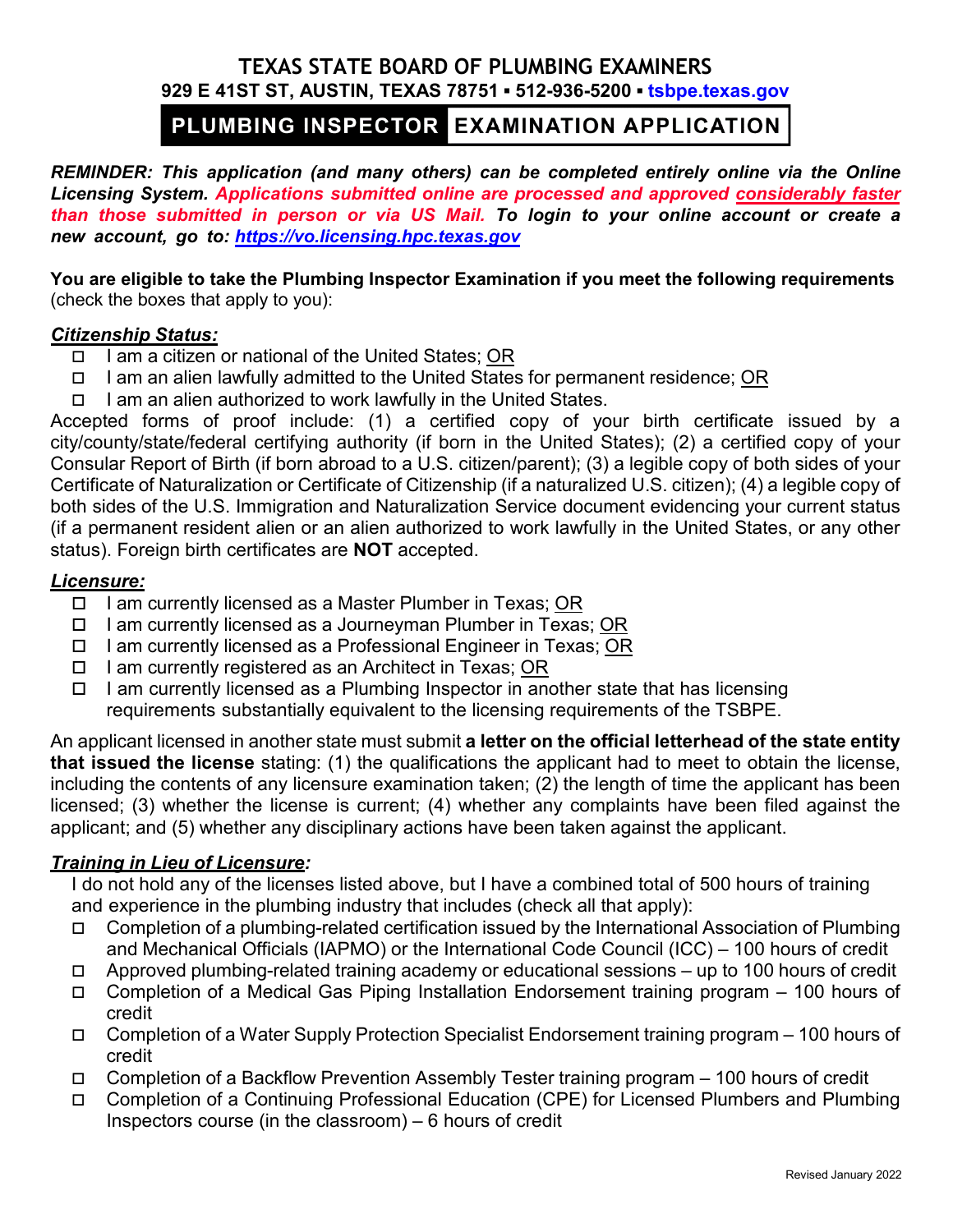- On-the-job work experience in the plumbing trade or approved similar plumbing-related trade, as verified by former employers – up to 200 hours of credit
- $\Box$  On-the-job training in the enforcement of plumbing codes under the direct supervision of a licensed Plumbing Inspector – up to 200 hours of credit

You will only receive credit for an endorsement training program or a CPE course offered **by a Course Provider approved by the TSBPE.** A list of approved providers is posted on the website at [tsbpe.texas.gov u](http://www.tsbpe.texas.gov/)nder "CPE and Other Training." You will only receive credit for a backflow training program that is **approved by the Texas Commission on Environmental Quality.** A list of training programs is available at [tceq.texas.gov/licensing/training.](http://www.tceq.texas.gov/licensing/training) **Proof of on-the-job work experience in the plumbing trade or training in plumbing code enforcement must be submitted on the Plumbing Inspector Employer Certification Form (PIECF),** which is available at [tsbpe.texas.gov](http://www.tsbpe.texas.gov/) under "Forms." The TSBPE only accepts signed, original PIECFs.

## *Application Fee:*

 I have submitted the non-refundable Plumbing Inspector Examination application fee of \$55 (Accepted forms of payment include: cashier's check, money order, personal check, or company check).

## *Required Documentation:*

 $\Box$  I have submitted all of the supporting documents required by the TSBPE (see Item #12 on application).

*Your Identity Will be Verified:* Current (not expired) photographic identification, such as a driver's license or state issued identification, will be required from the applicant on the day of the examination and must be verified before the examination begins.

*Americans with Disabilities Act:* The TSBPE offers reasonable accommodations for persons taking the examination, as required by the Americans with Disabilities Act. If you require special accommodations, please make such requests in writing and submit with your application for examination.

*Studying for the Exam:* An overview of the Plumbing Inspector examination, an explanation of how to prepare for the examination, and sample questions are provided in detail in the Plumbing Inspector Examination Review Course and may be downloaded free of charge at [tsbpe.texas.gov u](http://www.tsbpe.texas.gov/)nder "Forms."

*Rescheduling an Exam:* You must make the request to reschedule an exam. The TSBPE will not accept requests made by your employer, your wife, or a family member. Requests to reschedule must be submitted in writing (email is fine) at least 10 business days before your exam date. The TSBPE will reschedule your exam twice with no charge.

*Affiliation with Political Subdivision:* Once you have passed the examination, **you will not receive your pocket card until you notify the Board of each political subdivision that you are employed by or under contract with**. If you will be employed by the political subdivision that trained you in the enforcement of plumbing codes, you can use the PIECF (see "Training in Lieu of Licensure" for more information on the PIECF) as proof of employment. If you will be employed by a different political subdivision, you must submit a letter stating that you are employed to do plumbing inspections that is signed by an authorized representative of the political subdivision. If you have not yet secured employment, your license will appear as current and "unaffiliated" on the TSBPE website until confirmation of your employment is received.

*Equal Opportunity Statement:* The Texas State Board of Plumbing Examiners does not discriminate based on race, color, national origin, sex, religion, age or disability in employment or the provision of services.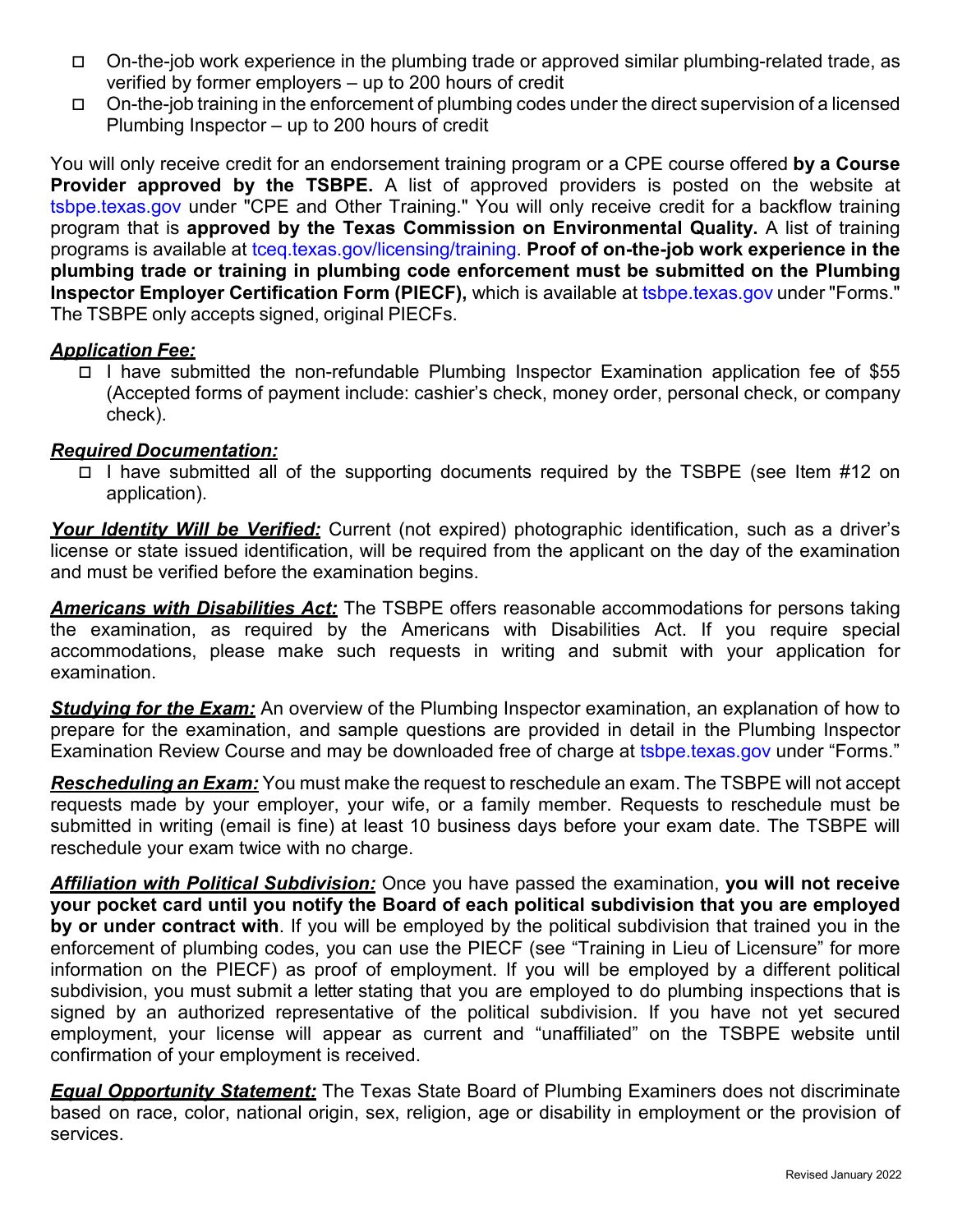## **TEXAS STATE BOARD OF PLUMBING EXAMINERS 929 E 41ST ST, AUSTIN, TEXAS 78751 ▪ 512-936-5200 ▪ [tsbpe.texas.gov](http://www.tsbpe.texas.gov/)**

# PLUMBING INSPECTOR EXAMINATION APPLICATION

|                                                                                                                                                                                                                                                                                                               | 1. Date <b>State State State State Incomplete applications expire one year from receipt. (See instructions in #12, below.)</b>                                                                                                                                                                                                                                                                                                                                                                                                                                                                              |                                                                                                                                                                                                                                                                                                                                                                                                                                                                                                                                        |  |  |
|---------------------------------------------------------------------------------------------------------------------------------------------------------------------------------------------------------------------------------------------------------------------------------------------------------------|-------------------------------------------------------------------------------------------------------------------------------------------------------------------------------------------------------------------------------------------------------------------------------------------------------------------------------------------------------------------------------------------------------------------------------------------------------------------------------------------------------------------------------------------------------------------------------------------------------------|----------------------------------------------------------------------------------------------------------------------------------------------------------------------------------------------------------------------------------------------------------------------------------------------------------------------------------------------------------------------------------------------------------------------------------------------------------------------------------------------------------------------------------------|--|--|
|                                                                                                                                                                                                                                                                                                               |                                                                                                                                                                                                                                                                                                                                                                                                                                                                                                                                                                                                             |                                                                                                                                                                                                                                                                                                                                                                                                                                                                                                                                        |  |  |
|                                                                                                                                                                                                                                                                                                               |                                                                                                                                                                                                                                                                                                                                                                                                                                                                                                                                                                                                             |                                                                                                                                                                                                                                                                                                                                                                                                                                                                                                                                        |  |  |
|                                                                                                                                                                                                                                                                                                               |                                                                                                                                                                                                                                                                                                                                                                                                                                                                                                                                                                                                             |                                                                                                                                                                                                                                                                                                                                                                                                                                                                                                                                        |  |  |
|                                                                                                                                                                                                                                                                                                               | 5. Driver's License/ID No. Sequired. Your social security number is being solicited pursuant to Texas Family Code § 231.302 for use<br>by the state's Title IV-D agency to assist in the administration of laws relating to child support enforcement under 42 U.S.C. §§ 601-617 and 651-669.                                                                                                                                                                                                                                                                                                               |                                                                                                                                                                                                                                                                                                                                                                                                                                                                                                                                        |  |  |
|                                                                                                                                                                                                                                                                                                               | 6. Texas Plumber License #___________________or Out-of-State License #_______________Issued by State of _____                                                                                                                                                                                                                                                                                                                                                                                                                                                                                               |                                                                                                                                                                                                                                                                                                                                                                                                                                                                                                                                        |  |  |
|                                                                                                                                                                                                                                                                                                               |                                                                                                                                                                                                                                                                                                                                                                                                                                                                                                                                                                                                             |                                                                                                                                                                                                                                                                                                                                                                                                                                                                                                                                        |  |  |
|                                                                                                                                                                                                                                                                                                               |                                                                                                                                                                                                                                                                                                                                                                                                                                                                                                                                                                                                             |                                                                                                                                                                                                                                                                                                                                                                                                                                                                                                                                        |  |  |
|                                                                                                                                                                                                                                                                                                               | 9. Have you ever been convicted of a misdemeanor in this state or any other state? $\Box$ Yes $\Box$ No                                                                                                                                                                                                                                                                                                                                                                                                                                                                                                     |                                                                                                                                                                                                                                                                                                                                                                                                                                                                                                                                        |  |  |
|                                                                                                                                                                                                                                                                                                               | 10. Have you ever been convicted of a felony in this state or any other state? $\Box$ Yes $\Box$ No<br>If you answer YES to #10, you must submit a Supplemental Criminal History Information Form (SCHIF) and all documentation listed on page 2 of this<br>application. The SCHIF is available on the TSBPE website at tsbpe texas gov under "Forms."                                                                                                                                                                                                                                                      |                                                                                                                                                                                                                                                                                                                                                                                                                                                                                                                                        |  |  |
|                                                                                                                                                                                                                                                                                                               | 11. Are you an active member of the military or a veteran? $\Box$ Yes $\Box$ No                                                                                                                                                                                                                                                                                                                                                                                                                                                                                                                             |                                                                                                                                                                                                                                                                                                                                                                                                                                                                                                                                        |  |  |
|                                                                                                                                                                                                                                                                                                               | 12. Each of the following items must be checked and submitted for your application to be considered<br>complete. Incomplete applications will not be processed.<br>$\Box$ \$55 examination fee (the fee is non-refundable)<br>jurisdiction<br>□ If you answered "yes" to question #10: Supplemental Criminal History Information Form and required<br>documents<br>$\Box$ If licensed in another state: verification letter, on official letterhead, from the entity that issued the license<br>□ One-time, electronic submission of fingerprint data through IdentoGO (see final page of this application) | Proof that the applicant is a citizen or national of the United States, or an alien lawfully admitted to the<br>United States for permanent residence, or an alien authorized to work lawfully in the United States<br>Legible copy of current photographic identification issued by the State of Texas or another state or<br>If you do not hold any of the accepted licenses: documentation verifying the completion of 500 hours<br>training and work experience, including a Plumbing Inspector Employer Certification Form (PIEC) |  |  |
| 13. BY SIGNING BELOW, I TESTIFY THAT I UNDERSTAND THAT SUBMITTING ANY FALSE INFORMATION<br>TO THE BOARD IS A CRIMINAL OFFENSE AND WILL ALSO RESULT IN DISCIPLINARY ACTION, UP TO<br>AND INCLUDING REVOCATION OF MY PLUMBING LICENSE OR REGISTRATION AND AN<br><b>ADMINISTRATIVE PENALTY UP TO \$5,000.00.</b> |                                                                                                                                                                                                                                                                                                                                                                                                                                                                                                                                                                                                             |                                                                                                                                                                                                                                                                                                                                                                                                                                                                                                                                        |  |  |
|                                                                                                                                                                                                                                                                                                               | <b>Signature of Applicant</b>                                                                                                                                                                                                                                                                                                                                                                                                                                                                                                                                                                               |                                                                                                                                                                                                                                                                                                                                                                                                                                                                                                                                        |  |  |
|                                                                                                                                                                                                                                                                                                               |                                                                                                                                                                                                                                                                                                                                                                                                                                                                                                                                                                                                             |                                                                                                                                                                                                                                                                                                                                                                                                                                                                                                                                        |  |  |
|                                                                                                                                                                                                                                                                                                               |                                                                                                                                                                                                                                                                                                                                                                                                                                                                                                                                                                                                             |                                                                                                                                                                                                                                                                                                                                                                                                                                                                                                                                        |  |  |

Date Received **Date Processed**